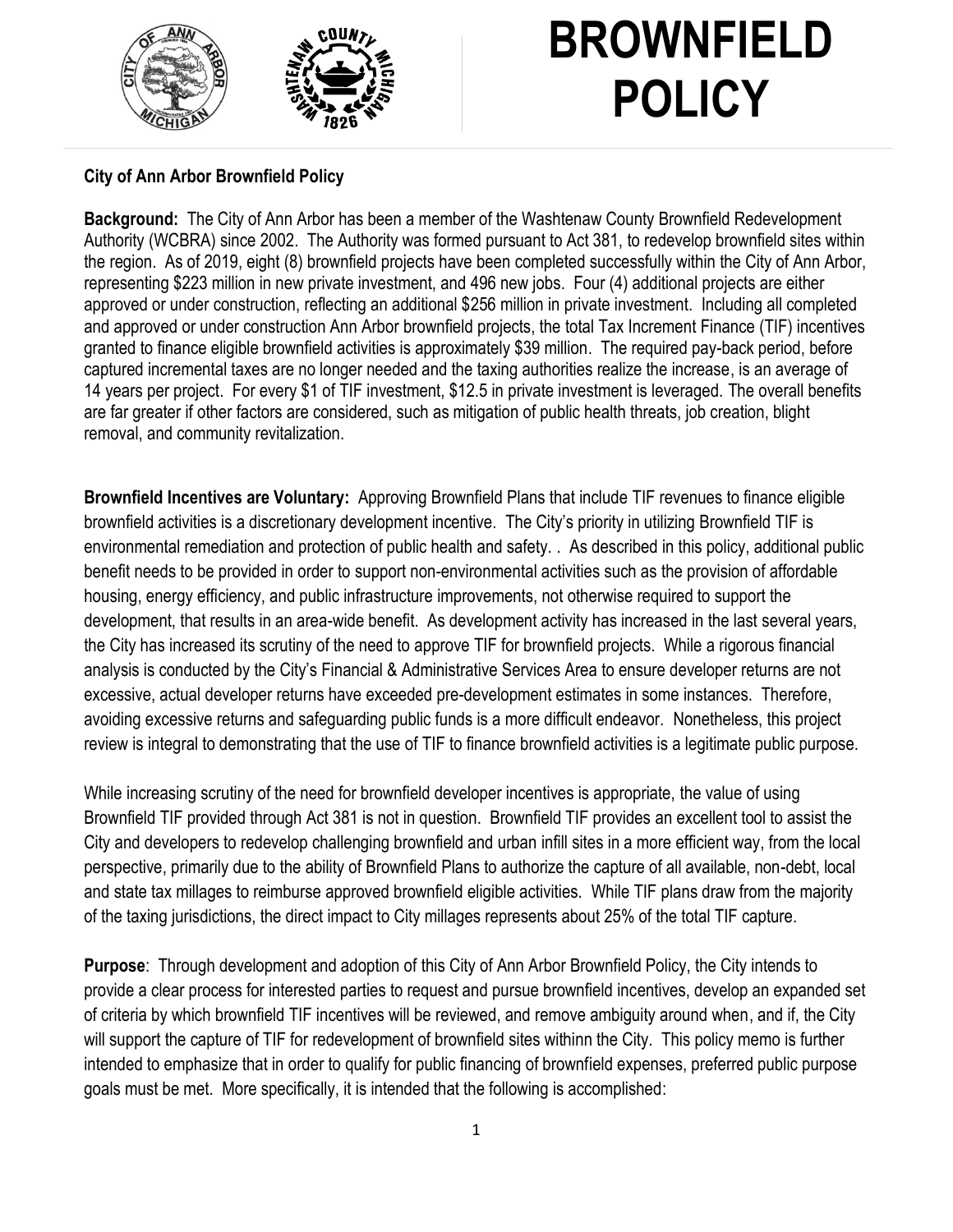

- 1. Adopt a set of clear criteria that proposed brownfield projects must meet in order to secure Brownfield TIF.
- 2. Establish a clear administrative process for reviewing and appoving proposed projects seeking Brownfield TIF.
- 3. Support projects through the adoption of a Brownfield Plan that will advance locally-identified community priorities, such as the provision of new affordable housing.

With adoption of this policy it will apply to all new projects seeking brownfield incentives. After a 24 month period, a report will be made to City Council on its effectiveness and results.

### **Brownfield Plan Review Criteria (all criteria must be met, if applicable):**

- 1. Developer-reimbursable Brownfield TIF shall not exceed 20% of overall project investment.. This limit does not apply to projects with \$3 million or less in private investment, not including property acquisition costs.
- 2. Brownfield TIF incentives shall not be reimbursed to (benefit) a Liable Party, nor used to finance brownfield activities that are otherwise the legal responsibility of a Viable Liable Party. Primary Responsible Parties are identified and pursued by the MDEQ.
- 4. If a project includes residential land use, and Non-Environmental Eligible Activities are requested, and is not already paying a Fee in Lieu of providing affordable housing as part of a Planned Unit Development, affordable housing must be included. In those cases at least 15% of the total number of units must be provided to households that earn a maximum of 60% of the Area Median Income, with rents established using MSHDA rents and MSHDA PHA Utility Allowances, for at least 99 years.
	- a. If for-sale residential units are proposed, AMI limits still apply and sales price will be limited to maintain affordability over the required affordability period.
- 5. If a project does not include residential land use, and is not already paying a Fee in Lieu as part of a Planned Unit Development, and Non-Environmental Eligible Activities are requested, a payment in lieu of providing the required affordable housing is required. The payment in lieu amount shall be \$50,000 + 2% of the overall private investment, to be reserved by the Brownfield Authority and remitted to the City from first Tax Increment capture available for reimbursement to developer for Eligible Activities.
- 6. If only Environmental Eligible Activities are requested, affordable housing is not required, and the project will generally be supported with the assumption of the inherent benefits of a cleaner environment and protection of public health. The City strongly favors additional remediation beyond minimum required for Due Care and compliance with applicable environmental standards. Examples include remediation beyond property boundaries within adjacent street rights-of-way and properties where such actions will result in meaningful current and/or future protection of public health.
- 7. Additionally, Non-Environmental Eligible Activities will only be considered if:
	- i. Total of non-environmental activities does not exceed environmental, unless the project provides affordable housing, or Fee in Lieu, in accordance with #4, above; AND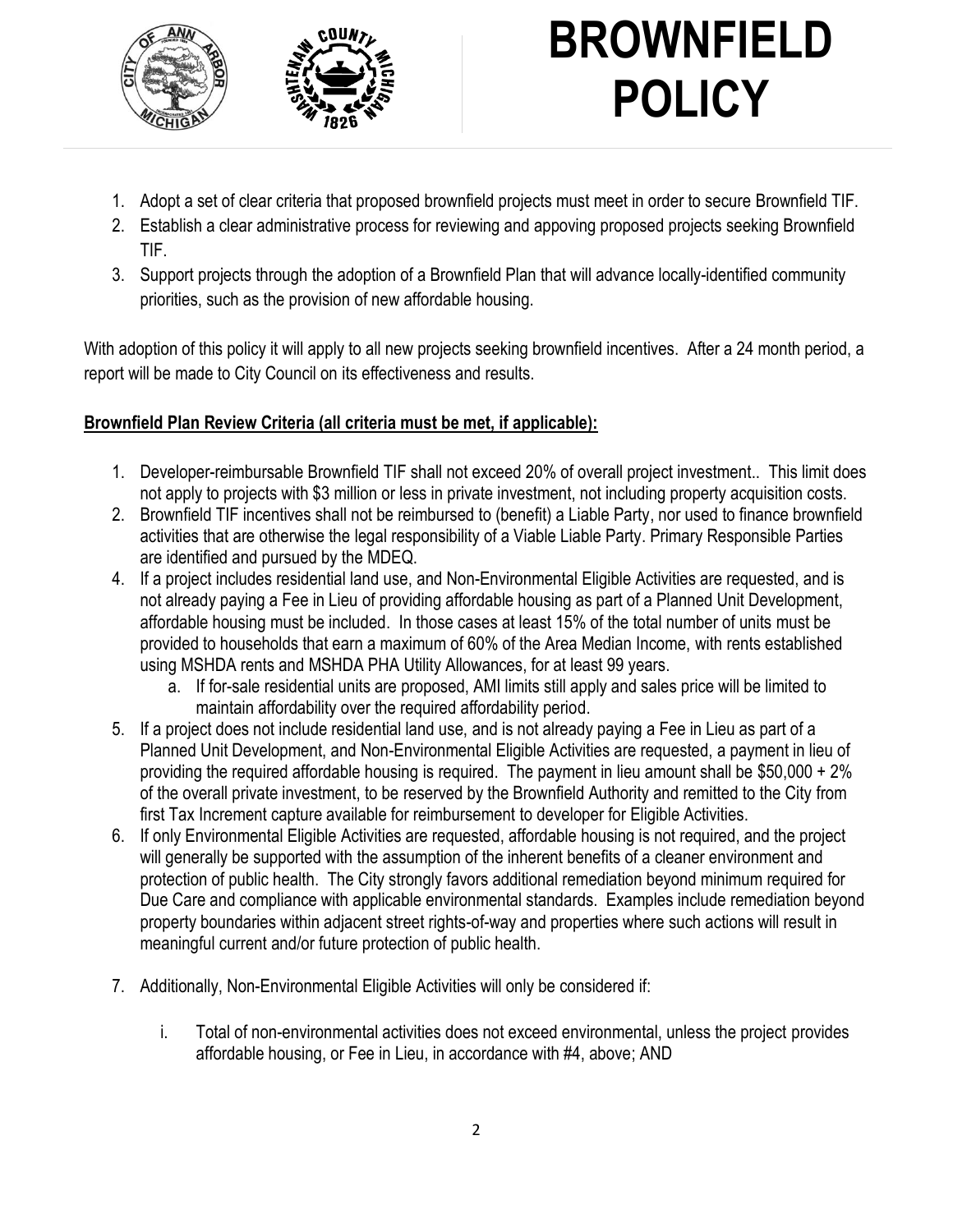



- ii. Projects that can demonstrate the project meets MEDC requirements, and the MEDC has given verbal conceptual support for the project. However, projects may be supported that do not qualify for MEDC support, if determined to be a local priority; AND
- iii. A real financial gap in project feasibility can be demonstrated.
- 8. Public Infrastructure Non-Environmental Eligible Activities must demonstrate an area-wide benefit, and not only serve the proposed development. The proposed infrastructure upgrade shall not be an improvement that would otherwise be required to support the development. The City also encourages infrastructure that result in exemplary improvements in energy efficiency.
- 9. The environmental conditions and/or extraordinary costs associated with urban, infill development prevent a reasonable Return on Investment for the developer.
- 10. Interest, permit review fees, building review fees, sewer disconnect fees, as an additional brownfield eligible expense, will not be considered eligible expenses.
- 11. Total TIF capture period for developer reimbursement may be limited to below the maximum 30 years allowed by statute, as negotiated with the City. Any such capture period shall explicitly identify duration and eligible activities, inclusive of administrative and local brownfield revolving fund activities.

### **Brownfield Plan Review Procedures:**

- a. Projects seeking Brownfield TIF incentives must first be submitted to designated Washtenaw County Brownfield staff to review the project and determine if the project generally meets adopted brownfield program policy.
- b. If County staff determines the project is, or will likely be, substantially consistent with this policy, the request will be reviewed by City staff, and if there is consensus, invited to make formal application to the City of Ann Arbor Brownfield Review Committee (BRC).
	- i. Formal application for Brownfield TIF incentives includes: 1) Submit Brownfield TIF application and pay required fee; 2) Draft Brownfield Plan, including project information, proposed community benefits, proposed eligible brownfield activities, and proposed TIF tables.
- c. Once formal application is made, the draft Brownfield Plan will be submitted for review and comment by a Sub-Committee of the County Brownfield Authority.
- d. The applicant must coordinate with the City's Financial & Administrative Services Area to submit pro-forma financial documentation so that a financial analysis can be conducted, including a review of market & economic assumptions, impact to taxing authorities, capture by all brownfield projects as a percentage of total city tax revenue should the proposed project be approved, developer Return on Investment (ROI), recommended level of TIF capture, recommended level of BRA administration fee, and recommended contribution to Local Brownfield Revolving Fund.
- e. Once the financial analysis is completed, and a draft Brownfield Plan has been developed in cooperation with City and the County Brownfield Authority Sub-Committee, a final staff review and